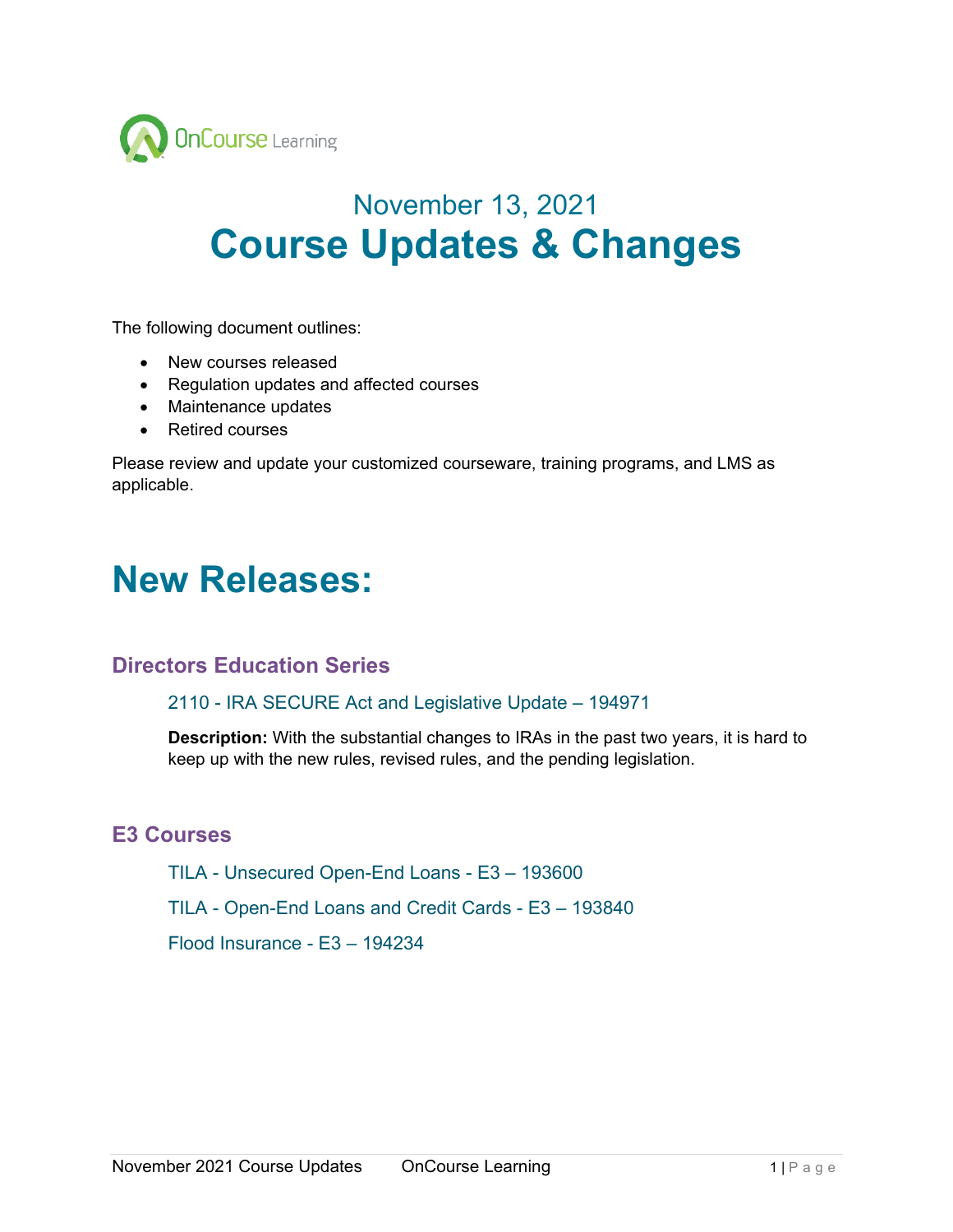# **Regulation Updates:**

The following courses have been updated:

- Fair Debt Collection Practices Act 12
- CU Fair Debt Collection Practices Act 17185

These courses have been updated to reflect the two rules affecting the Fair Debt Collection Practices Act. The first rule focuses on debt collection communications and clarifies the FDCPA's prohibitions on harassment and abuse, false or misleading representations, and unfair practices by debt collectors when collecting consumer debt. The second rule clarifies disclosures debt collectors must provide to consumers at the beginning of collection communications. This rule also prohibits debt collectors from suing or threatening to sue consumers on time-barred debt.

# **Maintenance Updates:**

## **The following courses have been updated:**

Telemarketing Consumer Fraud and Abuse Prevention Act – 14468

#### CU - Telemarketing Consumer Fraud and Abuse Prevention Act – 30275

**Unclear wording:** *Pre- and Post-Test > Q19*

**Old version** – Question: "Disclosures that accompany commercial communications offering mortgage assistance relief services must meet all of the following requirements, EXCEPT that disclosures in:"

**New version** – Question: "Disclosures that accompany commercial communications offering mortgage assistance relief services must meet all of the following requirements, EXCEPT:"

#### Right to Financial Privacy Act (RFPA) - E3 – 150809

**Incorrect answer:** *Pre- and Post-Test > Q4*

**Old version** – Correct answer marked as "An affidavit."

**New version** – Correct answer marked as "A search warrant."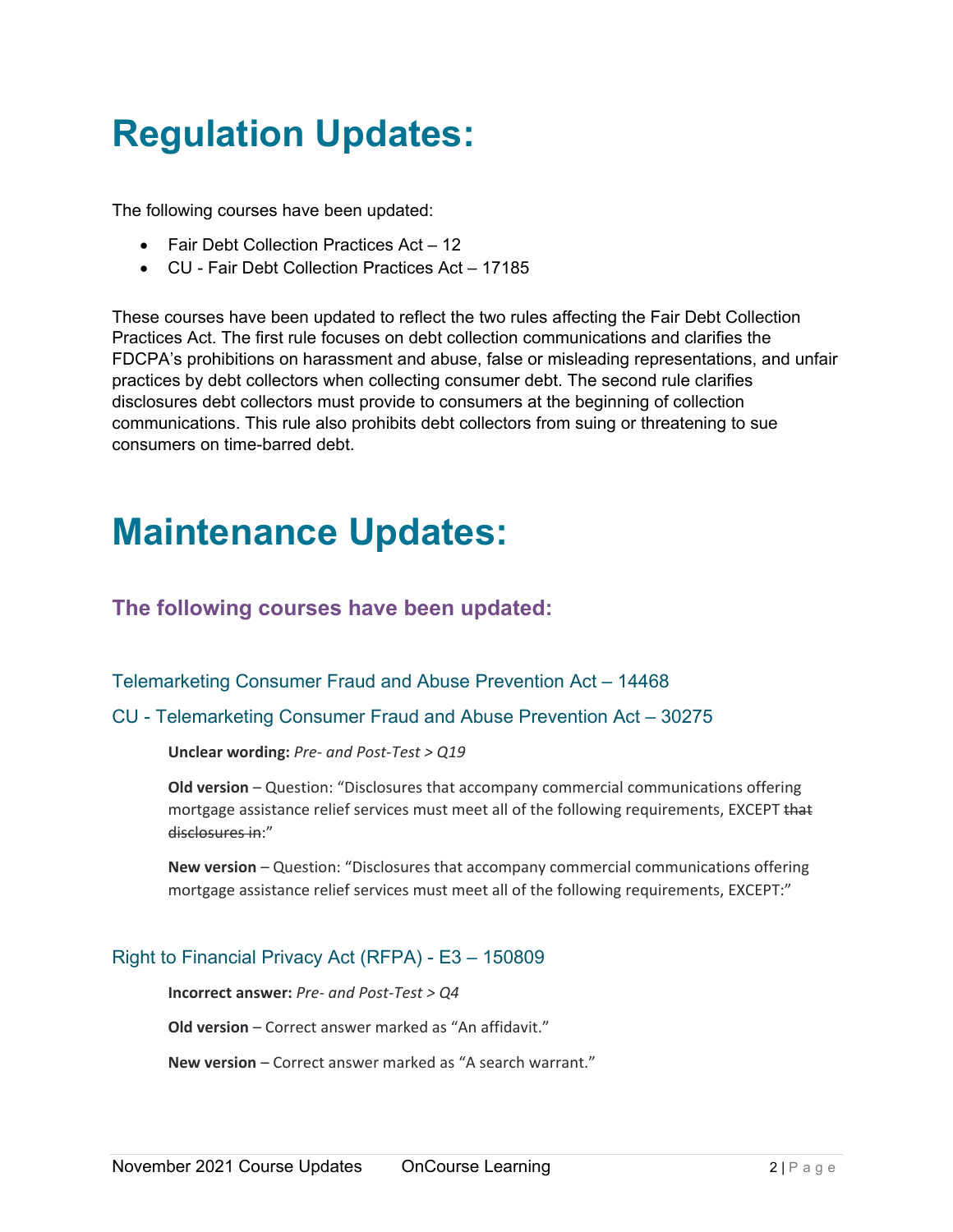#### Mortgage Servicing Compliance - Payment Processing – 162388

**Typo:** *Pre- and Post-Test > Q21*

**Old version** – There was an additional blank question at the end of the pre-test.

**New version** – This question has been deleted.

#### Truth in Lending Act - Regulation  $Z - 5442$

#### CU - Truth in Lending Act - Regulation Z – 17157

**Relevancy:** *TILA and Regulation Z > Finance Charge and APR > Annual Percentage Rates*

**Old version** – Contained a paragraph titled "Annual Percentage Rate Calculation Program for Windows (APRWIN)."

**New version** – Paragraph deleted, as APR WIN has been discontinued.

#### Flood Insurance – 32

#### CU - Flood Insurance – 16373

**Relevancy:** *Flood Insurance Basics > Noncompliance > Flood Penalties* AND *Knowledge Check*

**Old version** – "As a result of that amendment, the maximum assessment of the penalty for violating flood insurance requirements is the new maximum of \$2,187 per violation."

The correct answer was marked as \$2,187.

**New version** – "As a result of that amendment, the maximum assessment of the penalty for violating flood insurance requirements is the new maximum of \$2,000 per violation."

The correct answer has been updated to \$2,000.

#### Anti-Money Laundering (AML) – 66739

#### CU - Anti-Money Laundering (AML) – 67338

#### **Additional Information:** *Money Laundering Process > Step 1: Placement > Smurfing*

**Old version** – "A **smurf** is a person who deposits cash or monetary instruments into someone else's account. The smurf may be making deposits as a favor for a friend or for a total stranger. The smurf may or may not have any idea that the money is obtained from illegal activities. Always watch for deposits made by someone other than the accountholder."

**New version** – "Smurfing is a form of structuring where one or more runners, acting in conjunction with or on behalf of other persons, conducts multiple transactions to avoid currency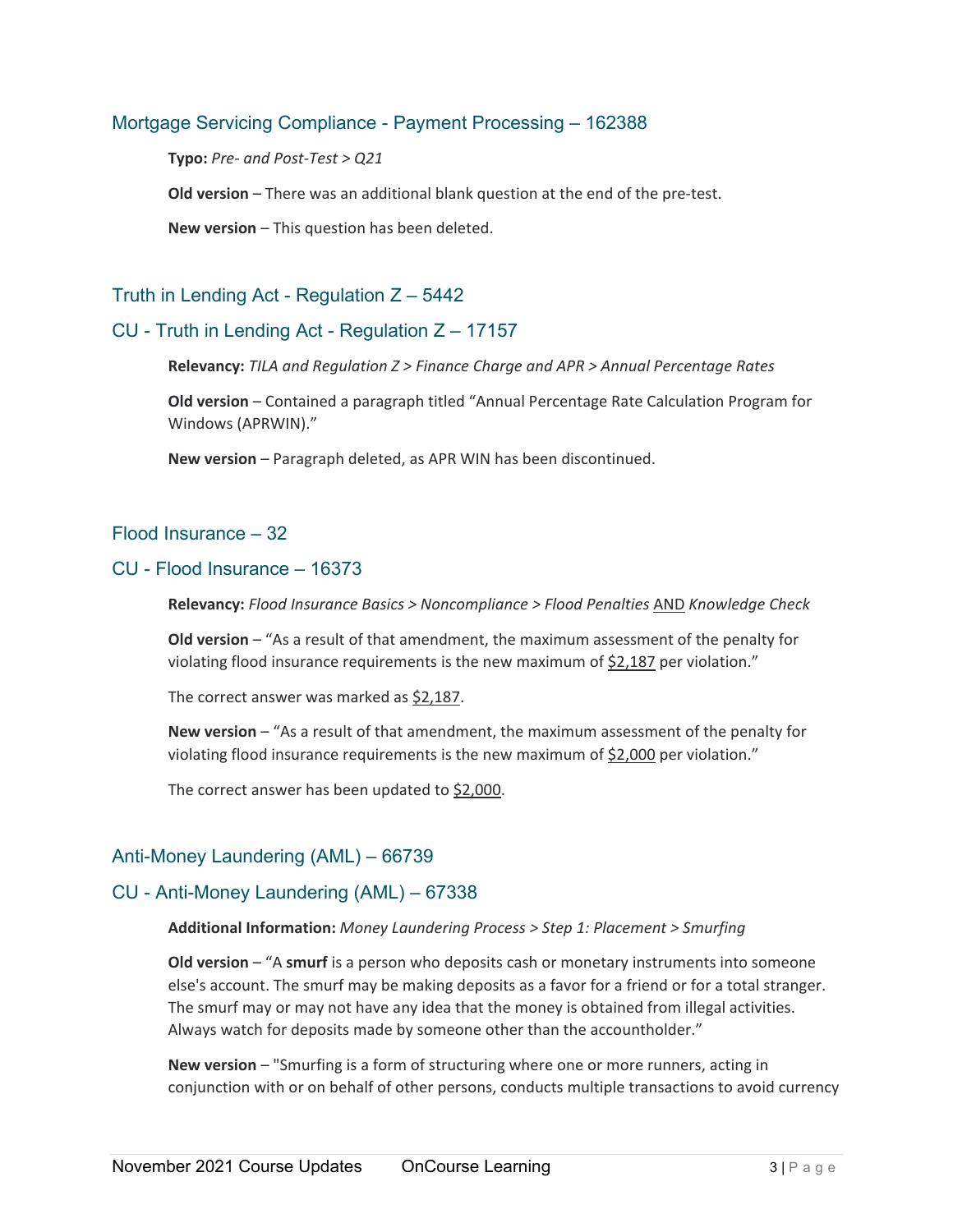reporting requirements. A **smurf** is a person who deposits cash into someone else's account. The smurf may be making deposits as a favor for a friend or for a total stranger. The smurf may or may not have any idea that the money is obtained from illegal activities.

Keep in mind that smurfing doesn't just involve breaking down large amounts of cash for teams of persons to deposit into various accounts at various institutions. It can also involve evading reporting requirements under the Travel Rule and related recordkeeping requirements.

Always watch for deposits made by someone other than the accountholder."

#### Active Shooter Response for Financial Institutions – 69222

**Updated link:** Dynamics of Active Shooter Incidents > Active Shooter Response > Additional Resources

**Old version** – The Additional Resources contained a link to a YouTube video.

**New version** – The Additional Resources contains a link to an educational institution's website.

#### The SAFE Act - E3 – 145332

**Relevancy:** *Pre- and Post-Test > Q4*

**Old version** – "Individuals who receive 'compensation or gain,' as used in the definition of mortgage loan originator, include individuals who earn:"

**New version** – Question deleted, as it is not explicitly covered in the course.

#### Automated Clearing House (ACH) – 163

#### CU - Automated Clearing House (ACH) – 17208

**Updated figure:** *ACH > Transaction Flow > Same Day ACH Process (cont.)*

**Old version** – Payment cap listed as \$25,000.

**New version** – Payment cap updated to \$100,000.

#### Unplugged: Equal Credit Opportunity Act – 68631

**Typo:** *Pre- and Post-Test > Q13*

**Old version** – "This compliant has been handled properly."

**New version** – "This complaint has been handled properly."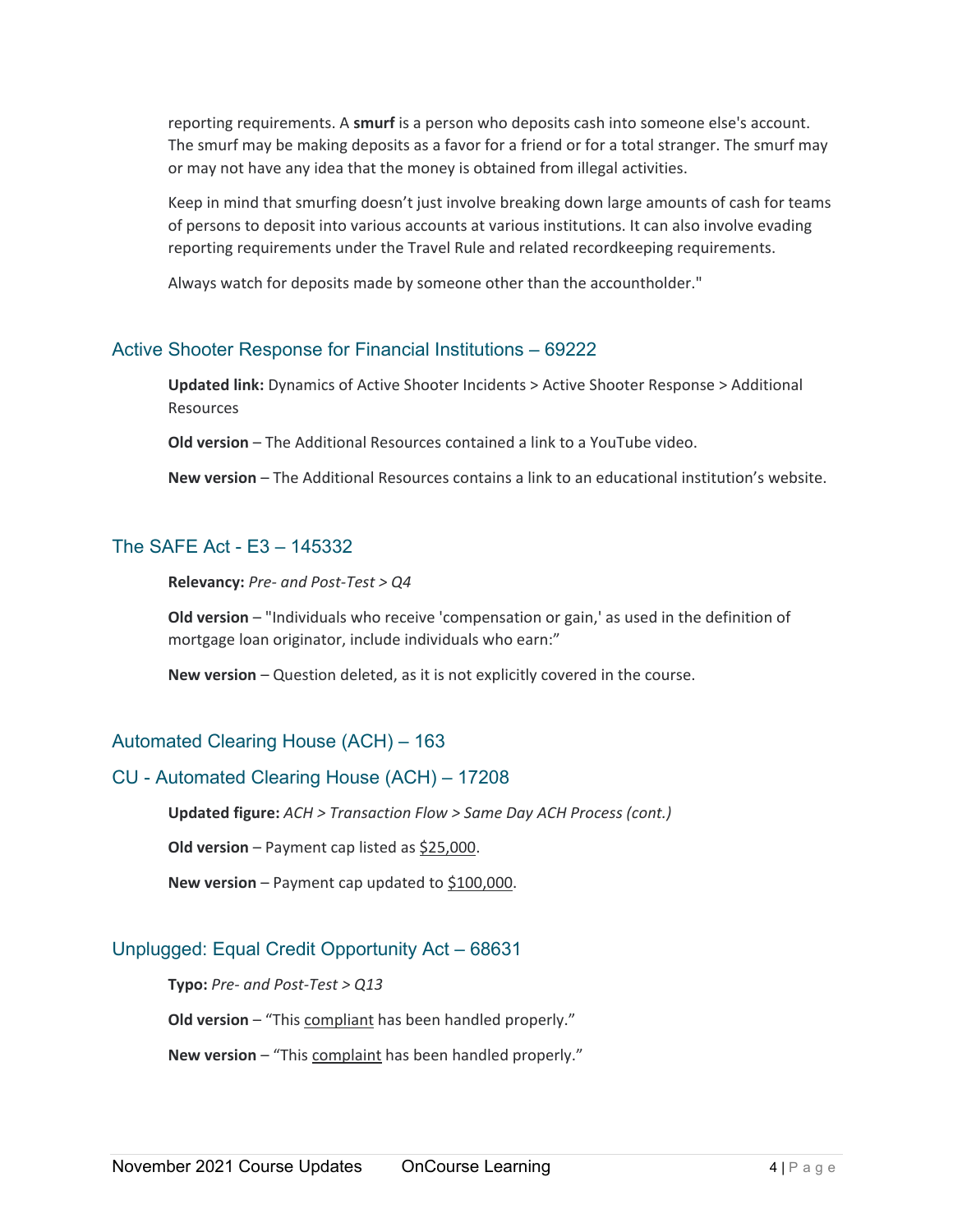#### Fair Debt Collection Practices Act (FDCPA) – 12

#### CU - Fair Debt Collection Practices Act (FDCPA) – 17185

**Typo:** *Consumer Communication > Locating a Consumer > Knowledge Check*

**Old version** – Answer option "Communicate only once unless the consumer requests further communication" marked as correct.

**New version** – Answer option "Communicate only once unless the consumer requests further communication" unselected as a correct answer.

#### Reserve Requirements - Regulation D – 45

#### CU - Reserve Requirements - Regulation D – 23102

**Update:** *Pre- and Post-Test > Q28*

**Old version** – Answer option "Both savings and money market accounts" marked as correct.

**New version** – Answer option "None of the above" reworded to "None of the above based on regulatory changes in 2020" and marked as correct.

## **The following courses have been reviewed for normal course maintenance, with minor adjustments to wording implemented as necessary:**

- LE1 Introduction to Management Basics 1880
- LE2 Time Management 1881
- LE4 How to Lead and Participate Effectively in Meetings 1883
- LE5 Coaching and Feedback 1884
- LE7 Handling Conflict 1886
- LE8 Sharpening Your Interviewing Skills 1887
- LE10 Introduction to Project Management Concepts 1889
- CU Drug-free Workplace Program 22800
- Customer Service 4506
- FSC Customer Service 24290
- REAL Sales 1 The Other Side of Service 1902
- REAL Sales 2 Adding Value Through Cross-selling 1903
- REAL Sales 3 Adding Value Through Upselling 1904
- REAL Sales 4 Overcoming Resistance 1906
- REAL Customer Service 1 Showing Customers You Care 1909
- Mortgage Servicing Compliance Payment Processing 162388
- REAL Customer Service 2 Using Language to Serve the Customer 1910
- REAL Customer Service 3 Opening the Conversation 1911
- REAL Customer Service 4 Diagnosing Customer Needs 1922